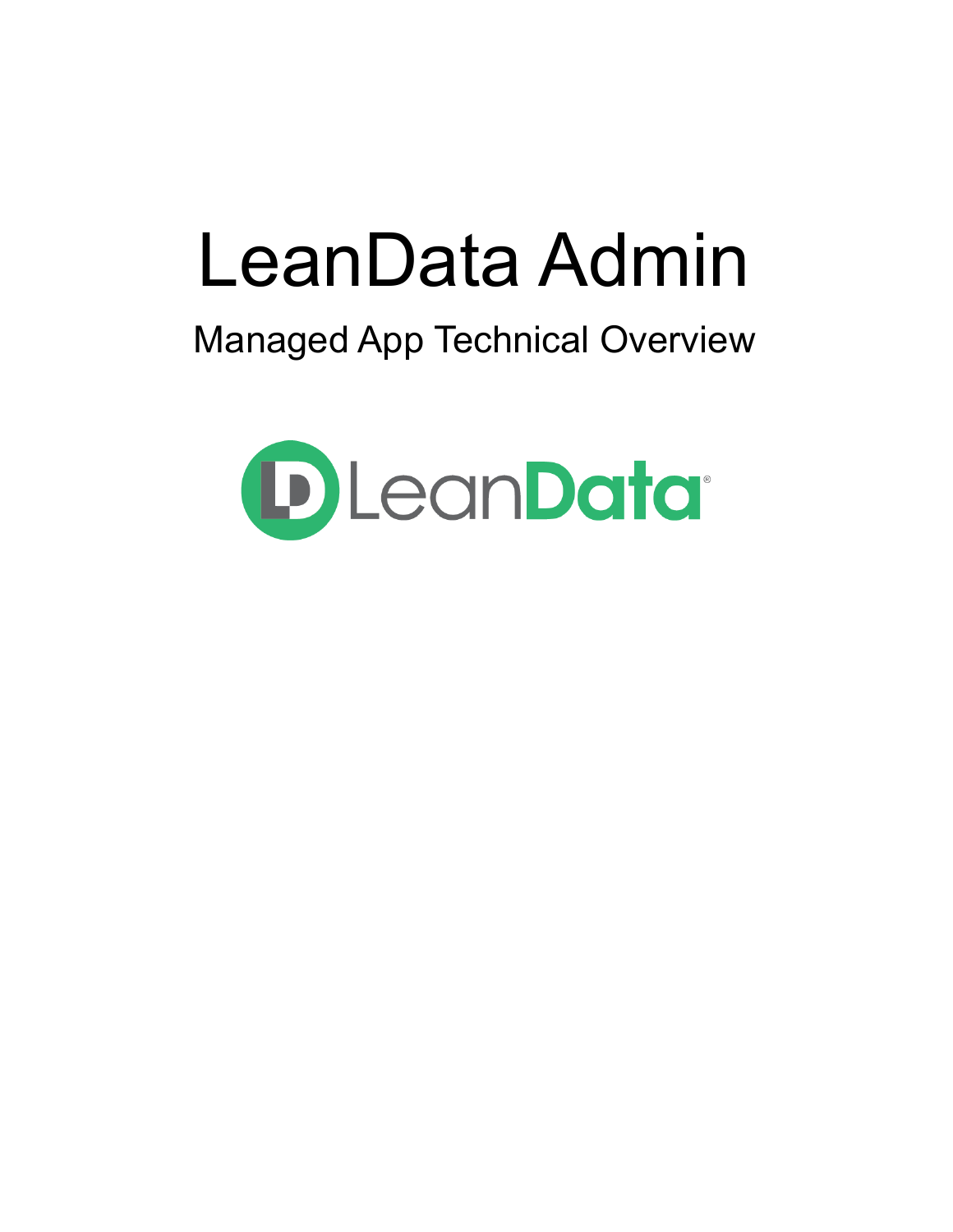

| <b>Overview</b>                                         | 3  |
|---------------------------------------------------------|----|
| <b>Managed App Fields</b>                               | 3  |
| <b>Lead Object Fields</b>                               | 3  |
| <b>Application Fields</b>                               | 3  |
| <b>Internal Fields</b>                                  | 4  |
| <b>Deprecated Fields</b>                                | 4  |
| <b>Contact Object Fields</b>                            | 5  |
| <b>Application Fields</b>                               | 5  |
| <b>Internal Fields</b>                                  | 5  |
| <b>Account Object Fields</b>                            | 6  |
| <b>Application Fields</b>                               | 6  |
| <b>Internal Fields</b>                                  | 6  |
| Campaign Object Fields (Attribution only)               | 6  |
| <b>Application Fields</b>                               | 6  |
| <b>Opportunity Object Fields (Attribution only)</b>     | 8  |
| <b>Application Fields</b>                               | 8  |
| Activity (Task & Event) Object Fields (Engagement only) | 9  |
| <b>Application Fields</b>                               | 9  |
| Campaign Member Object Fields (Engagement only)         | 9  |
| <b>Application Fields</b>                               | 9  |
| <b>LeanData Marketing Touch Custom Object</b>           | 10 |
| <b>LeanData Engagement Custom Object</b>                | 10 |
| <b>LeanData Apex Jobs</b>                               | 10 |
| <b>Triggers</b>                                         | 13 |
| <b>Account Triggers</b>                                 | 13 |
| <b>Contact Triggers</b>                                 | 13 |
| <b>Lead Triggers</b>                                    | 13 |
| <b>Opportunity Triggers</b>                             | 14 |
| <b>Case Triggers</b>                                    | 14 |
| <b>User Triggers</b>                                    | 14 |
| <b>Configuration File</b>                               | 15 |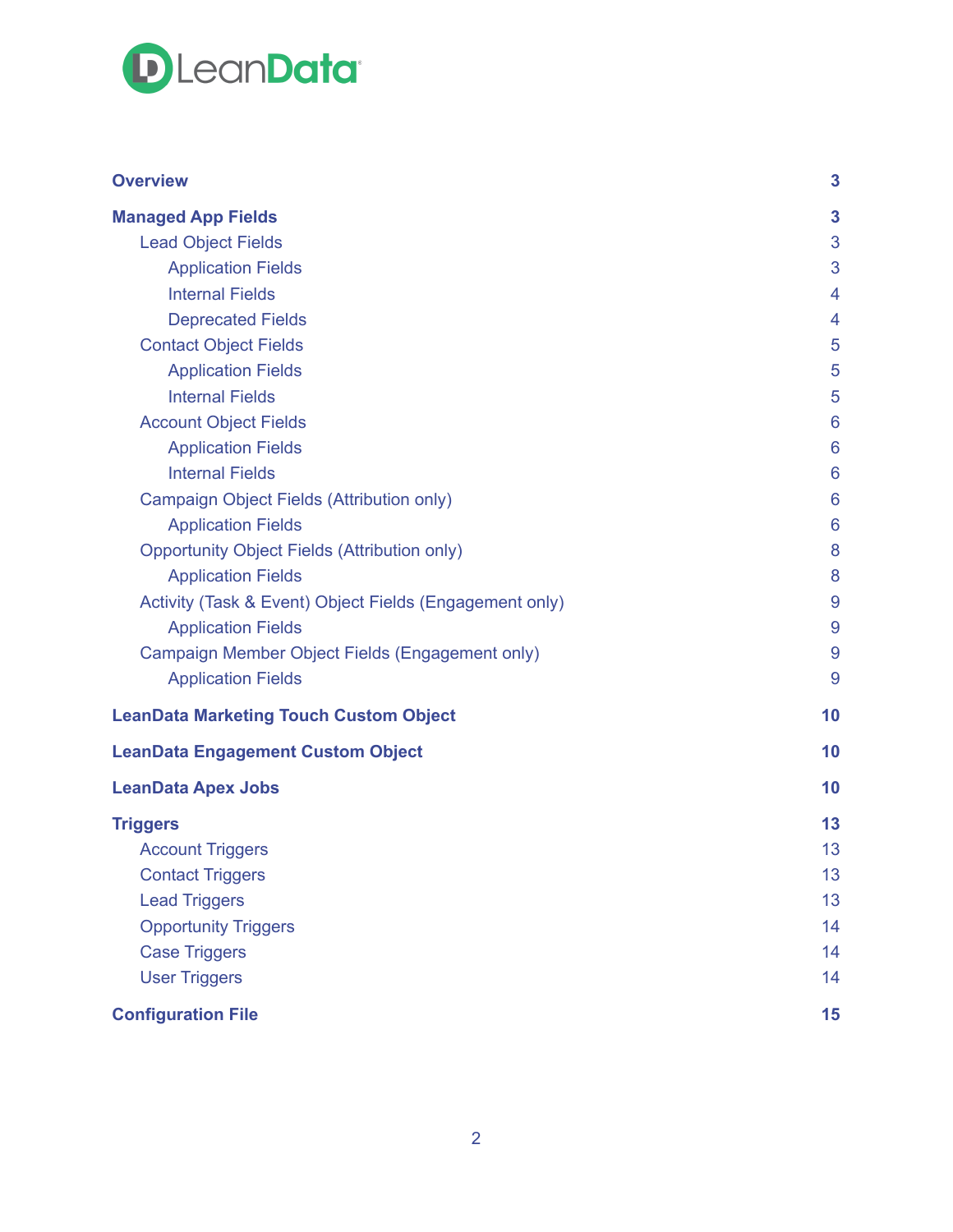

# <span id="page-2-0"></span>**Overview**

The following guide contains a high level overview of the LeanData managed app. Various fields, triggers, and objects are utilized depending on products purchased and implemented.

The following are available LeanData products:

- **1. Matching**
	- a. Lead-to-Account Tagging
	- b. Account fields on Matched Leads
	- c. List Analyzer
	- d. Account Scoring
	- e. Buyer Persona
- **2. Lead Routing**
- **3. Contact Routing**
- **4. Attribution** (multi-touch marketing attribution)
- **5. Lead-to-Account View**
- **6. LeanData Engagement**

# <span id="page-2-1"></span>Managed App Fields

The following are the core managed app fields on existing Salesforce objects. Any associated LeanData managed app fields not listed below may have been removed in prior versions of LeanData.

### <span id="page-2-2"></span>Lead Object Fields

### <span id="page-2-3"></span>Application Fields

The following fields can be used for reporting or operational purposes.

| <b>Field</b>                        | <b>Purpose</b>                                                                                                                                                | <b>API Name</b>                         |
|-------------------------------------|---------------------------------------------------------------------------------------------------------------------------------------------------------------|-----------------------------------------|
| <b>Matched Buyer</b><br>Persona     | Lookup field of Buyer Persona.<br>Used to store matching Buyer<br>Persona reference (only used if<br><b>Matching Buyer Persona</b><br>product is implemented) | LeanData Matched Buyer Pe<br>rsona c    |
| <b>Reporting Matched</b><br>Account | Matched account reference field<br>(only populated if a matched                                                                                               | LeanData Reporting Matched<br>Account c |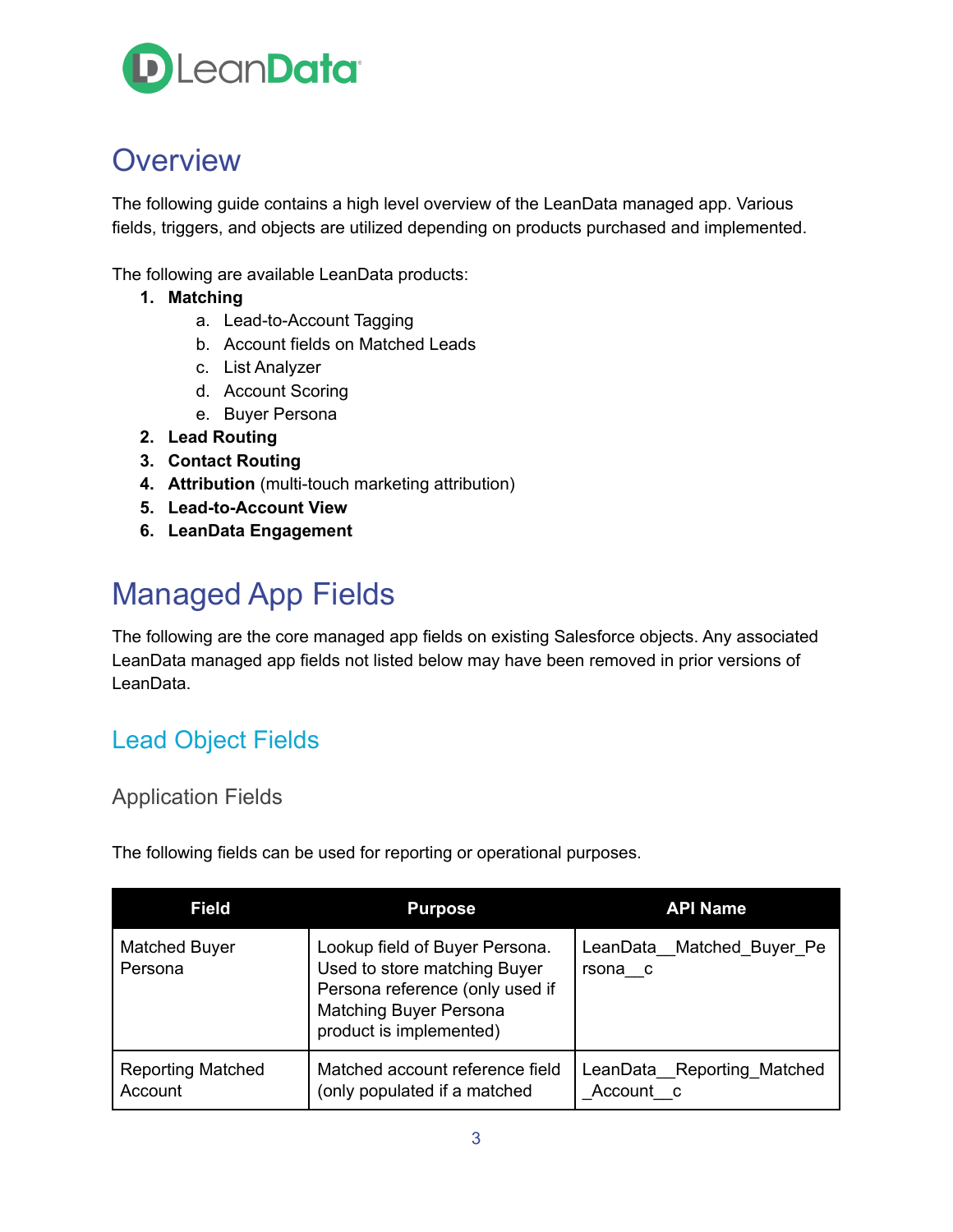

|                | account exists)                                                              |                           |
|----------------|------------------------------------------------------------------------------|---------------------------|
| Routing Action | Lead's Router action: contains<br>last associated Router action on<br>a lead | LeanData Routing Action c |

### <span id="page-3-0"></span>Internal Fields

The following fields are intended for core LeanData application usage. These fields should not be used (for either reporting or operational purposes) and are subject to deletion or change at any time.

| <b>Field</b>                      | <b>Purpose</b>                                                                            | <b>API Name</b>                        |
|-----------------------------------|-------------------------------------------------------------------------------------------|----------------------------------------|
| LeanData Search                   | Operational field used for match<br>performance optimizations                             | LeanData Search Index c                |
| <b>Modified Score</b>             | Used in conjunction with<br>LeanData Account Scoring<br>product                           | LeanData Modified Score c              |
| Reporting Timestamp               | Operational field used for<br>LeanData Matching                                           | LeanData Reporting Timesta<br>$mp$ $c$ |
| LeanData Routing<br><b>Status</b> | Lead's status for<br>Lead-to-Account routing                                              | LeanData Routing Status c              |
| Segment                           | Used for debugging purposes                                                               | LeanData LD Segment c                  |
| State info                        | Operational field used to track<br>how a lead's state across<br>various LeanData products | LeanData Status Info c                 |

### <span id="page-3-1"></span>Deprecated Fields

| Field                                 | <b>Purpose</b> | <b>API Name</b>         |
|---------------------------------------|----------------|-------------------------|
| LeanData Matched<br>Lead (deprecated) | Deprecated     | LeanData Matched Lead c |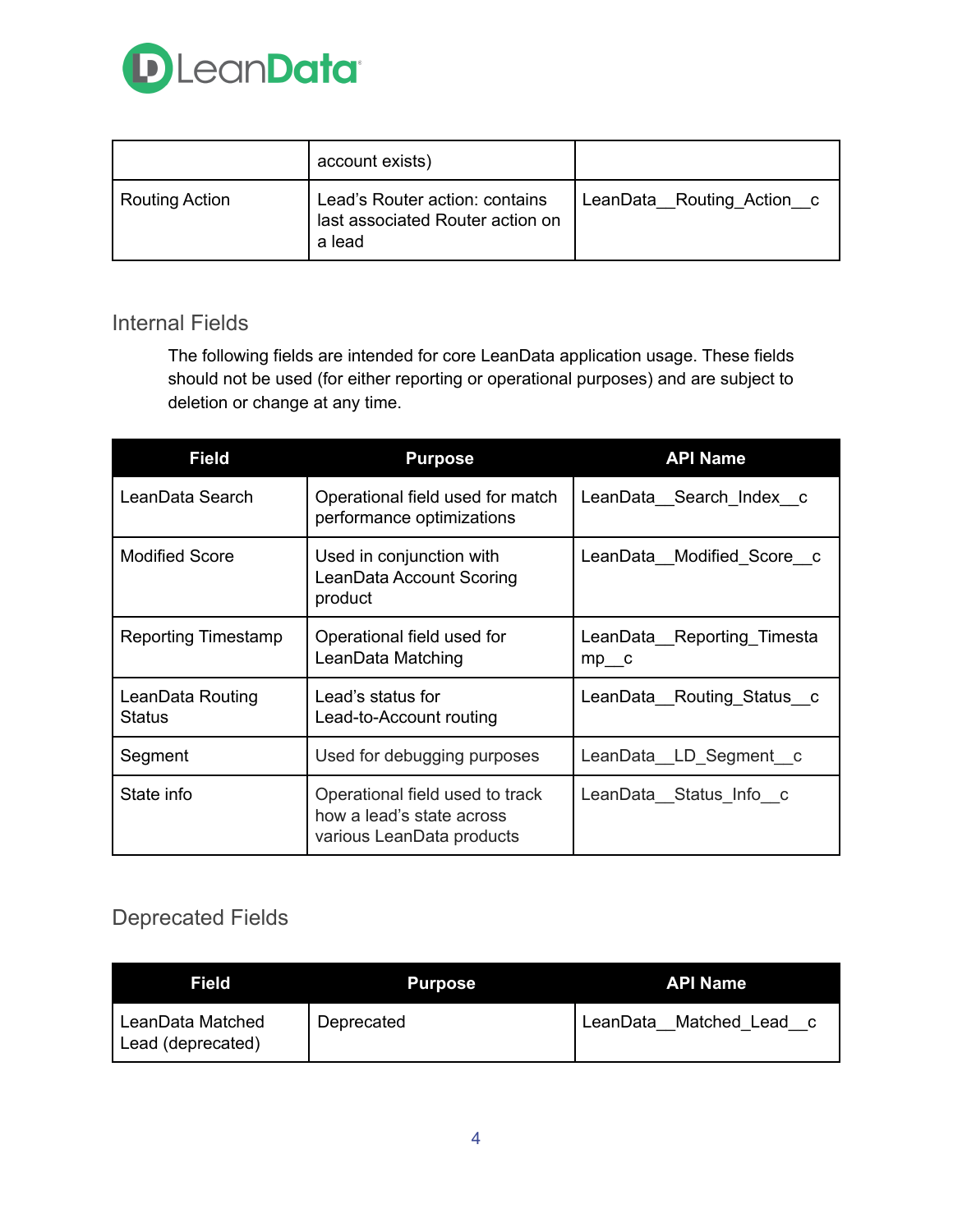

| LeanData Router<br>Status (obsolete) | Deprecated | LeanData Router Status c |
|--------------------------------------|------------|--------------------------|
| LeanData Search<br>(obsolete)        | Deprecated | LeanData Search c        |

# <span id="page-4-0"></span>Contact Object Fields

### <span id="page-4-1"></span>Application Fields

The following fields can be used for reporting or operational purposes.

| <b>Field</b>                    | <b>Purpose</b>                                                                                                                                                | <b>API name</b>                      |
|---------------------------------|---------------------------------------------------------------------------------------------------------------------------------------------------------------|--------------------------------------|
| <b>Matched Buyer</b><br>Persona | Lookup field of Buyer Persona.<br>Used to store matching Buyer<br>Persona reference (only used if<br><b>Matching Buyer Persona</b><br>product is implemented) | LeanData Matched Buyer Pe<br>rsona c |
| <b>Routing Action</b>           | Contact's Router action:<br>contains last associated Router<br>action on a contact                                                                            | LeanData Routing Action c            |

### <span id="page-4-2"></span>Internal Fields

The following fields are intended for core LeanData application usage. These fields should not be used (for either reporting or operational purposes) and are subject to deletion or change at any time.

| <b>Field</b>          | <b>Purpose</b>                                                  | <b>API Name</b>           |
|-----------------------|-----------------------------------------------------------------|---------------------------|
| <b>Modified Score</b> | Used in conjunction with<br>LeanData Account Scoring<br>product | LeanData Modified Score c |
| Segment               | Used for debugging purposes                                     | LeanData LD Segment c     |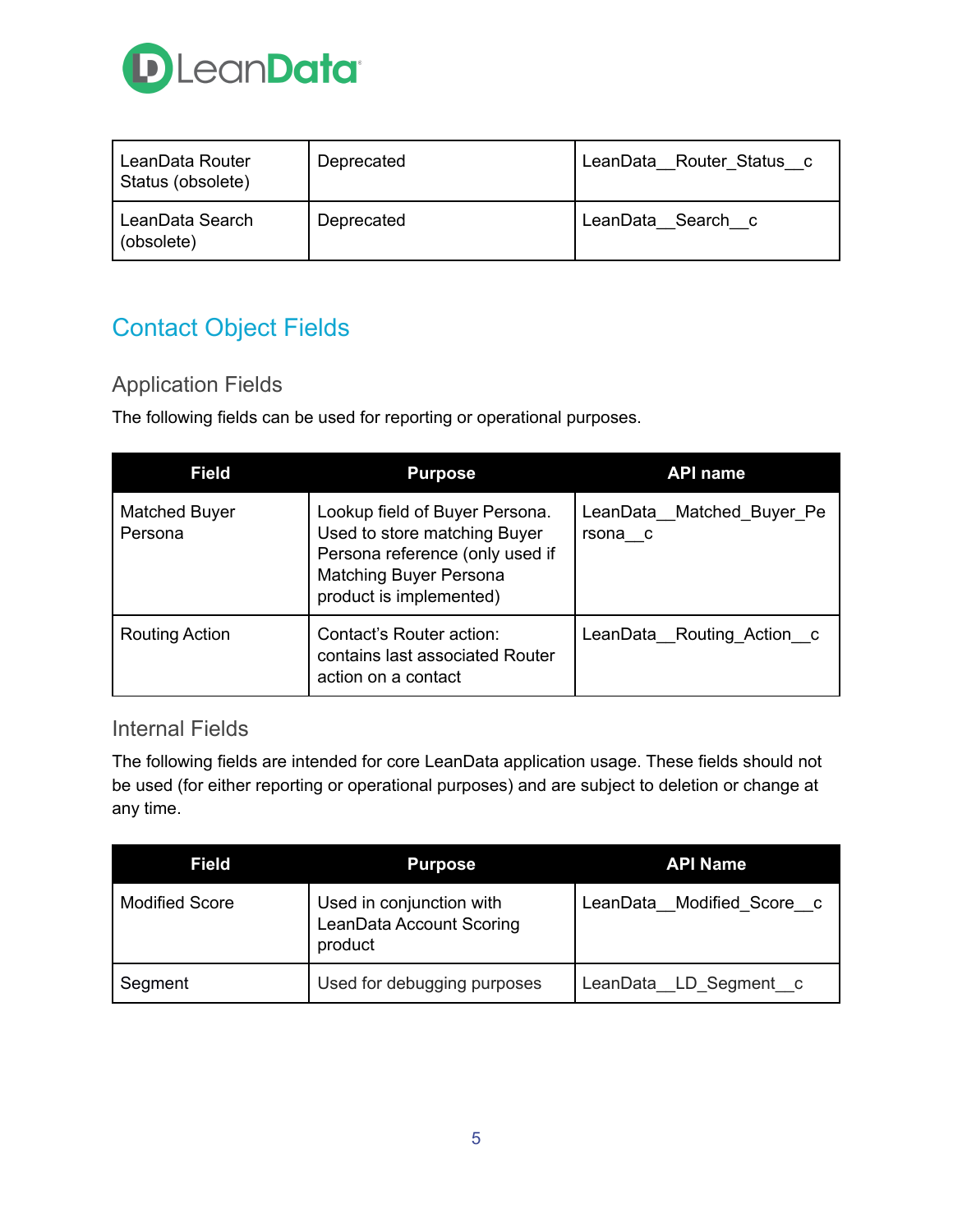

# <span id="page-5-0"></span>Account Object Fields

### <span id="page-5-1"></span>Application Fields

The following fields can be used for reporting or operational purposes.

| <b>Field</b>   | <b>Purpose</b>                                                                             | <b>API Name</b>           |
|----------------|--------------------------------------------------------------------------------------------|---------------------------|
| Routing Action | <b>Account Routing action:</b><br>contains last associated Routing<br>action on an account | LeanData_Routing_Action_c |

### <span id="page-5-2"></span>Internal Fields

The following fields are intended for core LeanData application usage. These fields should not be used (for either reporting or operational purposes) and are subject to deletion or change at any time.

| <b>Field</b>     | <b>Purpose</b>                                                                 | <b>API Name</b>                 |
|------------------|--------------------------------------------------------------------------------|---------------------------------|
| LD Email Domains | <b>Email domains for Contacts</b><br>under this account (used for<br>matching) | LeanData_LD_EmailDomains_<br>C. |
| LeanData Search  | Operational field used for match<br>performance optimizations                  | LeanData Search c               |

## <span id="page-5-3"></span>Campaign Object Fields (Attribution only)

### <span id="page-5-4"></span>Application Fields

The following fields can be used for reporting or operational purposes. These fields are only applicable for customers who are subscribed to LeanData Attribution.

| <b>Field</b>      | <b>Purpose</b>                                                                         | <b>API Name</b>              |
|-------------------|----------------------------------------------------------------------------------------|------------------------------|
| <b>Back-Dated</b> | Used for Attribution: Signifies if a   LeanData Back Dated c<br>Campaign is back-dated |                              |
| LD FT Attribution | Used for Attribution: Total First                                                      | LeanData Reporting FT Attrib |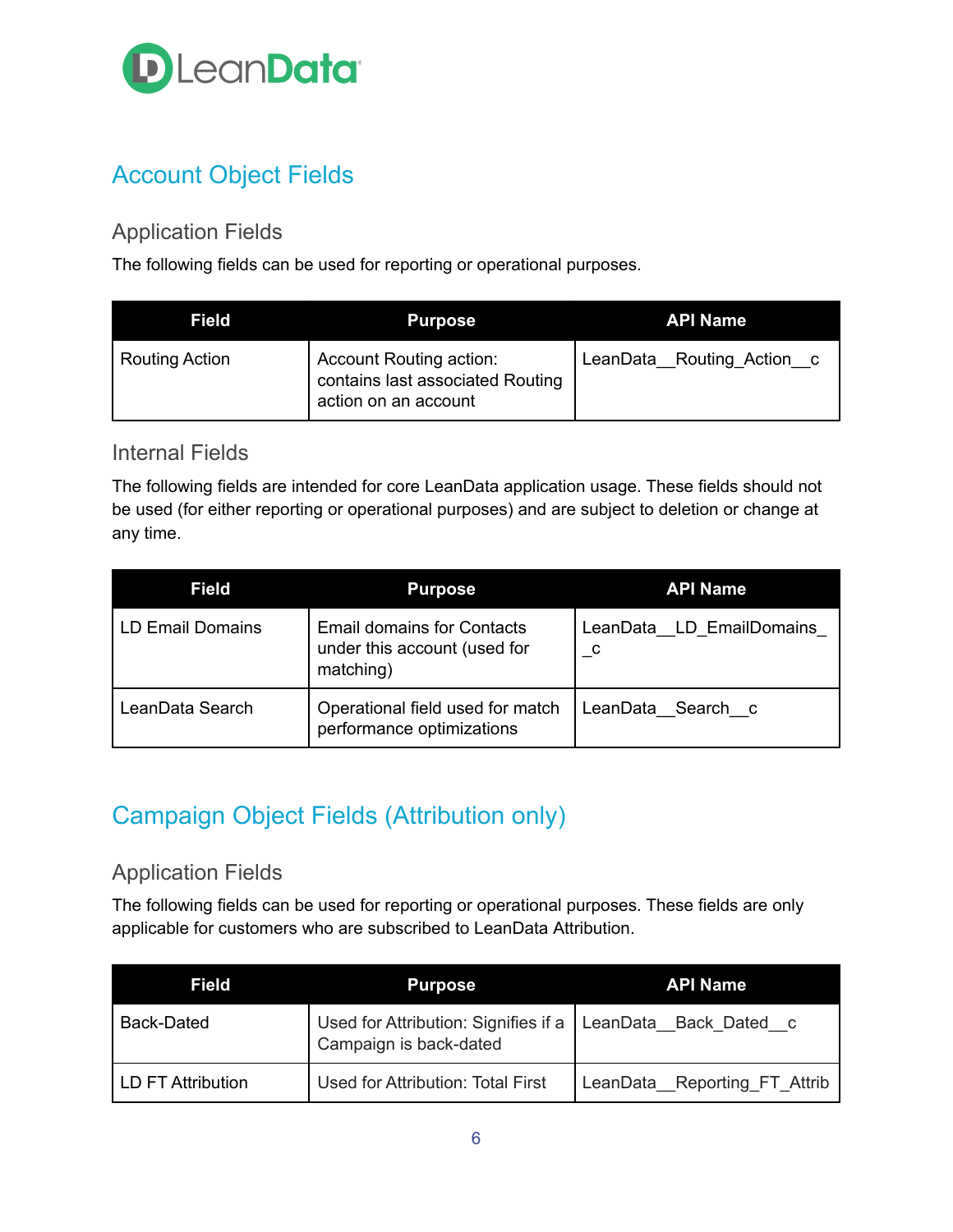

|                                                  | <b>Touch Attribution from</b><br>Influenced Opportunities                                                                                          | ution_Amount_c                                      |
|--------------------------------------------------|----------------------------------------------------------------------------------------------------------------------------------------------------|-----------------------------------------------------|
| LD FT Bookings<br>Attribution                    | <b>Used for Attribution: Total First</b><br><b>Touch Attribution from</b><br><b>Influenced Closed Won</b><br>Opportunities                         | LeanData Reporting FT Book<br>ings Attribution c    |
| <b>LD LT Attribution</b>                         | Used for Attribution: Total Last<br><b>Touch Attribution</b>                                                                                       | LeanData Rep LT Attribution<br>С                    |
| LD LT Bookings<br>Attribution                    | Used for Attribution: Total Last<br><b>Touch Attribution from Closed</b><br><b>Won Opportunities</b>                                               | LeanData_Rep_LT_Bookings_<br>Attribution c          |
| LD LT Generated<br><b>Bookings Attribution</b>   | Used for Attribution: Total Last<br><b>Touch Attribution from</b><br>Generated (pre-opportunity<br>creation) Closed Won<br>Opportunities           | LeanData Rep LT Generated<br>Bookings Attribution c |
| <b>LD MT Attribution</b>                         | Used for Attribution: Total<br>Multi-Touch Attribution from all<br>relevant marketing touch points                                                 | LeanData Reporting MT Attri<br>bution_Amount_c      |
| <b>LD MT Accelerated</b><br>Attribution          | Used for Attribution: Total<br>Multi-Touch Attribution from all<br>Accelerated (post-opportunity<br>creation) touch points                         | LeanData Rep MT Accelerat<br>ed Attribution c       |
| LD MT Accelerated<br><b>Bookings Attribution</b> | Used for Attribution: Total<br>Multi-Touch Attribution from all<br>Accelerated (post-opportunity)<br>touch points from Closed Won<br>Opportunities | LeanData_Rep_MT_Accelerat<br>ed Bookings Attr c     |
| LD MT Bookings<br>Attribution                    | Used for Attribution: Total<br>Attribution from all relevant<br>touch points from Closed Won<br>Opportunities                                      | LeanData Reporting Bookings<br>Attribution c        |
| <b>LD MT Generated</b><br>Attribution            | Used for Attribution: Total<br>Multi-Touch Attribution from all<br>Generated (pre-opportunity)<br>touch points                                     | LeanData Rep MT Generate<br>d_Attribution__c        |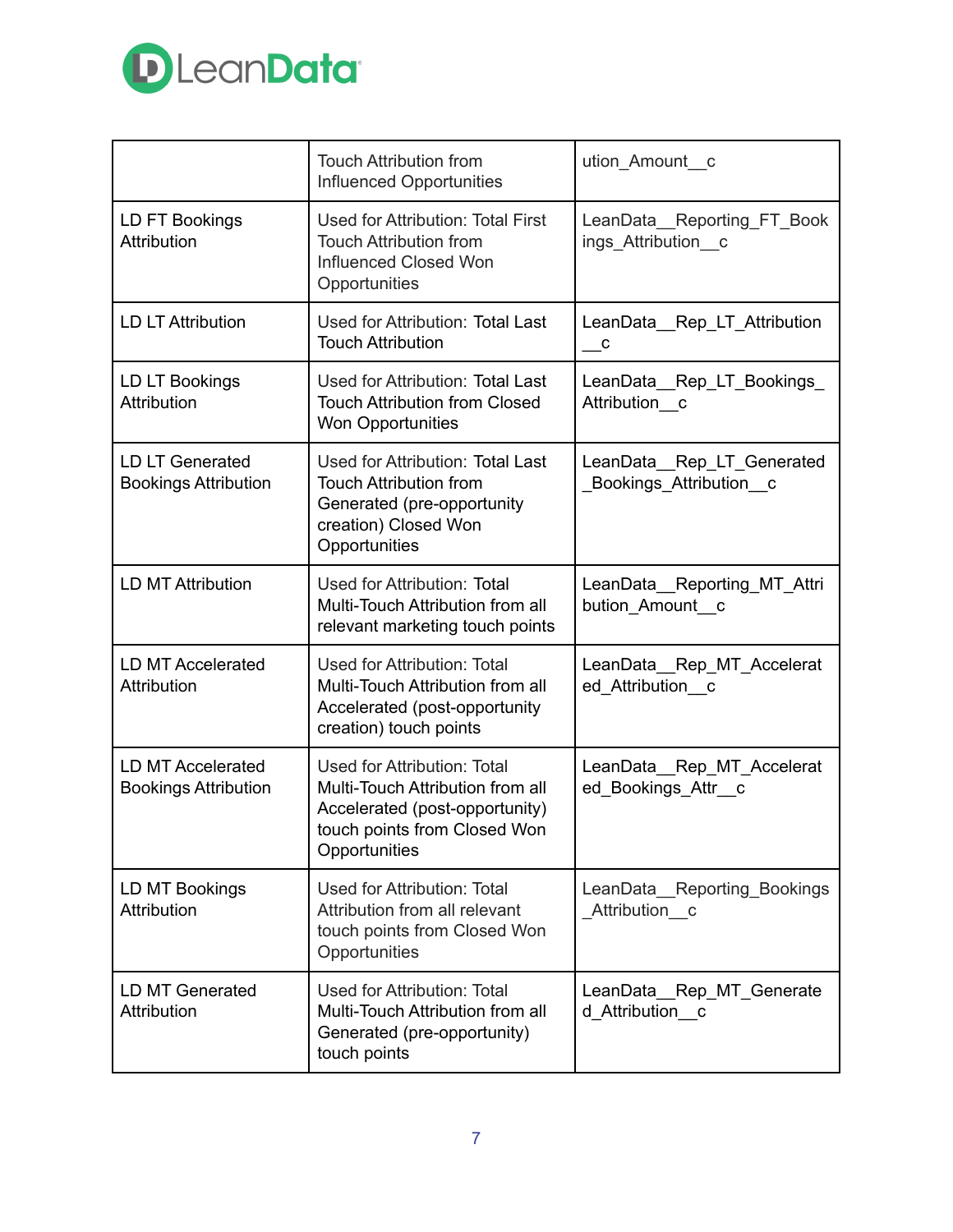

| <b>LD MT Generated</b><br><b>Bookings Attribution</b> | Used for Attribution: Total<br>Multi-Touch Attribution from all<br>Generated (pre-opportunity)<br>touch points from Closed Won<br>Opportunities | LeanData Rep MT Generate<br>d_Bookings_Attribution__c |
|-------------------------------------------------------|-------------------------------------------------------------------------------------------------------------------------------------------------|-------------------------------------------------------|
| <b>Reporting Average</b><br>Days to Close             | Used for Attribution: Average<br>days to close for Opportunities<br>impacted by this Campaign                                                   | LeanData Reporting Average<br>_Days_To_Close__c       |
| <b>Reporting Cost</b>                                 | Used for Attribution: Captures<br>Campaign Cost                                                                                                 | LeanData Reporting Cost c                             |
| <b>Reporting MT</b><br>Attribution                    | Used for Attribution: Total Multi<br><b>Touch Attribution from</b><br>Influenced Opportunities                                                  | LeanData__Reporting_MT_Attri<br>bution_Amount_c       |
| <b>Reporting Number Of</b><br>Opportunities           | Used for Attribution: Number of<br>Opportunities influenced by this<br>Campaign                                                                 | LeanData_Reporting_Number_<br>Of_Opportunities_c      |
| <b>Reporting Number of</b><br><b>Touches</b>          | Used for Attribution: Total # Of<br><b>Relevant Marketing Touches</b><br>under this Campaign                                                    | LeanData Reporting Number<br>Of Touches c             |
| <b>Reporting Opportunity</b><br>Close Rate            | Used for Attribution: Close Rate<br>of Opportunities influenced by<br>this Campaign                                                             | LeanData_Reporting_Opportun<br>ity Close Rate c       |

# <span id="page-7-0"></span>Opportunity Object Fields (Attribution only)

### <span id="page-7-1"></span>Application Fields

The following fields can be used for reporting or operational purposes. These fields are only applicable for customers who are subscribed to LeanData Attribution.

| <b>Field</b>                 | <b>Purpose</b>                                                                       | <b>API Name</b>             |
|------------------------------|--------------------------------------------------------------------------------------|-----------------------------|
| Days in Stage                | <b>Used for Attribution: Total Days</b><br>the Opportunity has been in this<br>stage | LeanData Days In Stage c    |
| <b>Reporting Opportunity</b> | Used for Attribution: Shows if                                                       | LeanData Reporting Opportun |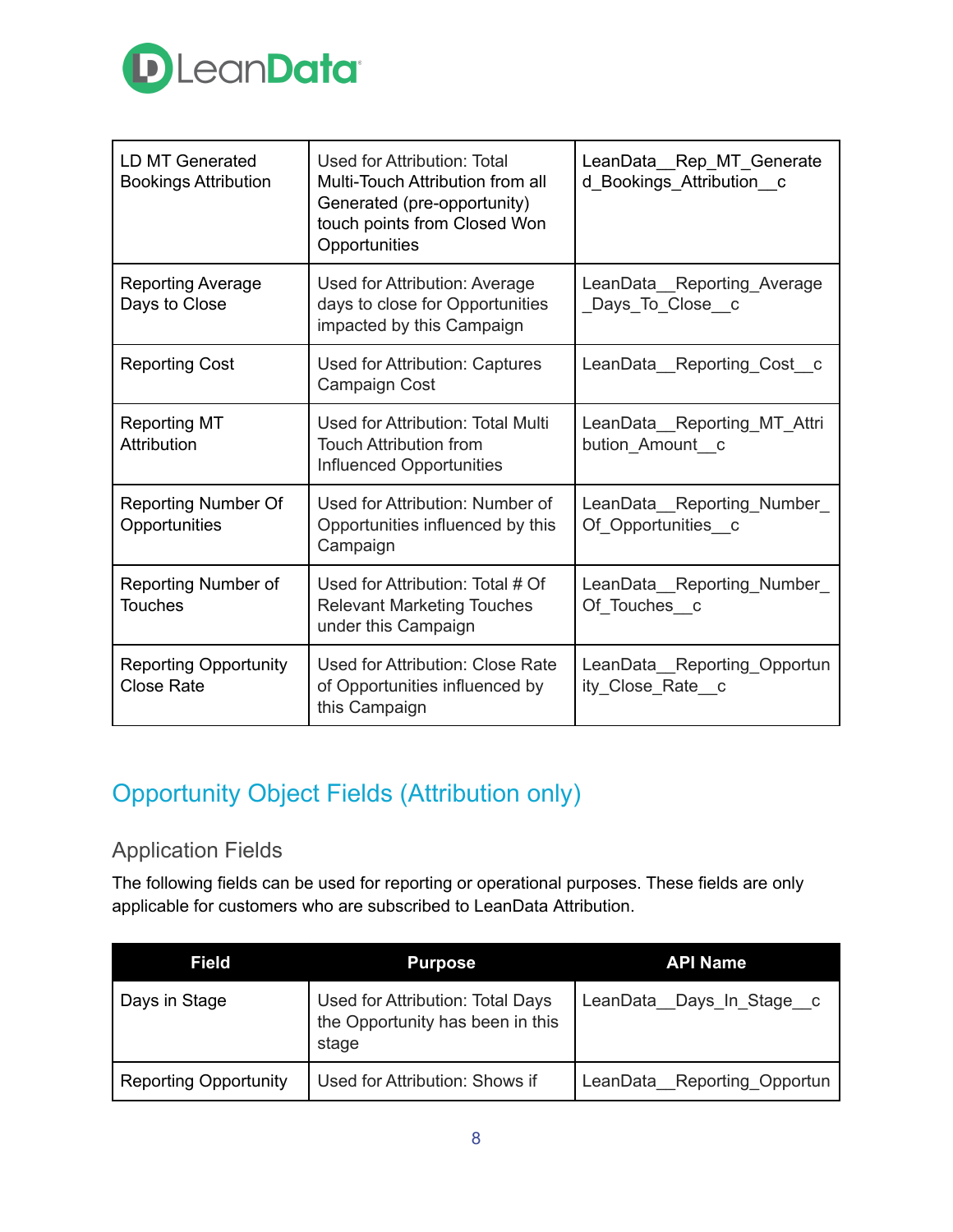

| Source                                             | the Opportunity was sourced by<br>Sales/Marketing                                       | ity Source c                                     |
|----------------------------------------------------|-----------------------------------------------------------------------------------------|--------------------------------------------------|
| <b>Reporting Total</b><br><b>Marketing Touches</b> | Used for Attribution: Total<br>Marketing Touches on this<br>Opportunity                 | LeanData Reporting Total Ma<br>rketing Touches c |
| <b>Routing Action</b>                              | Opportunity Routing action:<br>contains last associated Routing<br>action on an account | LeanData Routing Action c                        |

# <span id="page-8-0"></span>Activity (Task & Event) Object Fields (Engagement only)

### <span id="page-8-1"></span>Application Fields

The following fields can be used for reporting or operational purposes. These fields are only applicable for customers who are subscribed to LeanData Engagement.

| Field         | <b>Purpose</b>                                                          | <b>API Name</b> |
|---------------|-------------------------------------------------------------------------|-----------------|
| LD Engagement | Used for Engagement: Displays<br>Engagement associated with<br>activity | LD_Engagement c |

## <span id="page-8-2"></span>Campaign Member Object Fields (Engagement only)

### <span id="page-8-3"></span>Application Fields

The following fields can be used for reporting or operational purposes. These fields are only applicable for customers who are subscribed to LeanData Engagement.

| Field         | <b>Purpose</b>                                                                                              | <b>API Name</b> |
|---------------|-------------------------------------------------------------------------------------------------------------|-----------------|
| LD Engagement | Used for Engagement: Links the   LD_Engagement c<br>Campaign Member to the Sales<br>or Marketing Engagement |                 |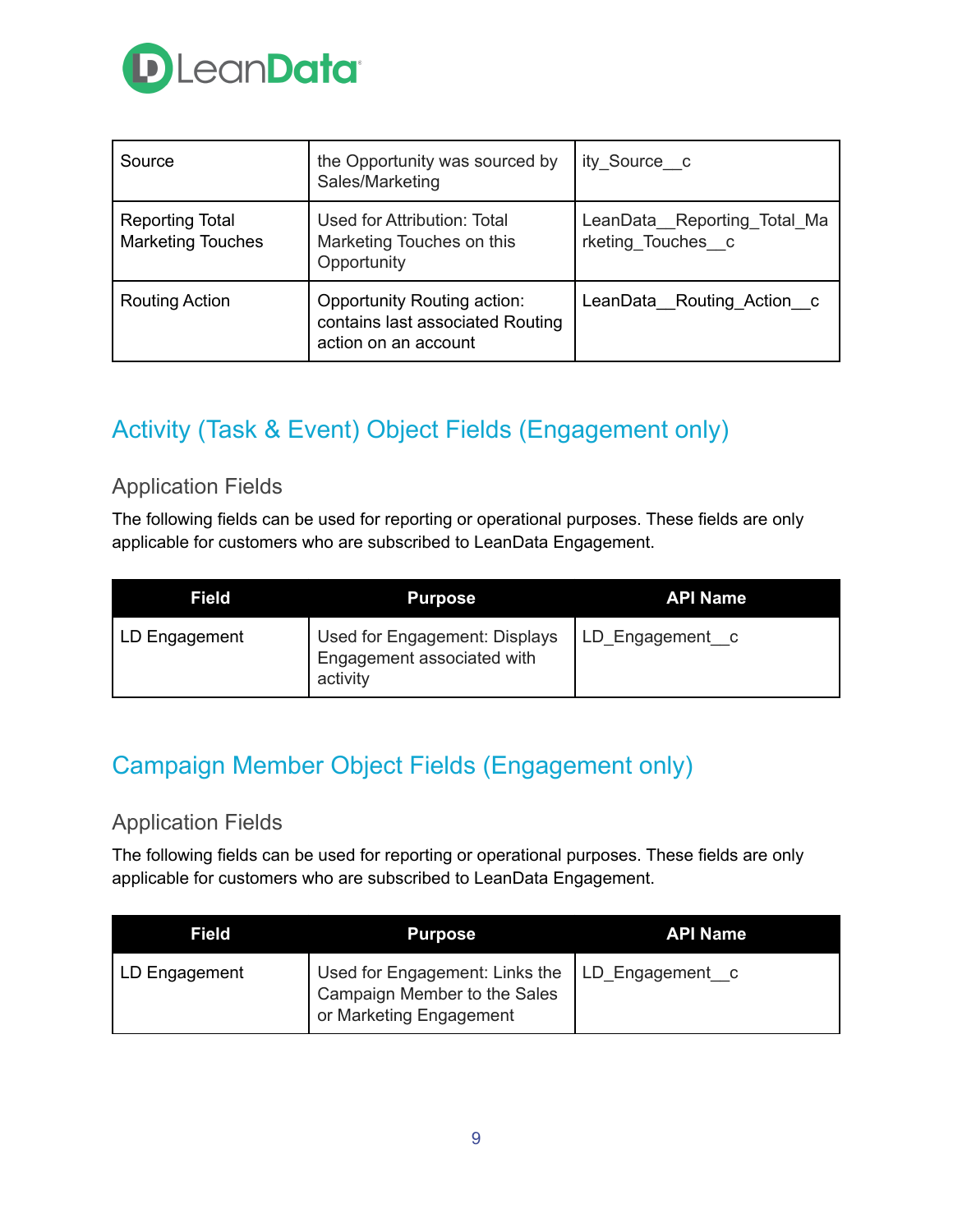

# <span id="page-9-0"></span>LeanData Marketing Touch Custom Object

- Objects
	- o LeanData Marketing Touch c
	- LeanData\_\_Temporary\_Marketing\_Touch\_\_c
- Custom LeanData object (and associated temporary object) for the Attribution product (multi-touch marketing attribution). Please refer to our [Attribution](https://leandatahelp.zendesk.com/hc/en-us/articles/360016461433) Product Overview for more details.

# <span id="page-9-1"></span>LeanData Engagement Custom Object

- Objects
	- o LDAN LD Engagement c
	- o LDAN Account Metric c
- Custom LeanData Objects for the LeanData Engagement product in the LeanData Analytics Managed package. Please refer to our LeanData [Engagement](https://leandatahelp.zendesk.com/hc/en-us/articles/360046366193) Product [Overview](https://leandatahelp.zendesk.com/hc/en-us/articles/360046366193) for more details.

# <span id="page-9-2"></span>LeanData Apex Jobs

Below is an overview of the primary Apex jobs that may run as part of your LeanData installation. Note some batches and scheduled jobs are specific to products and processes that are enabled and that some implementations may only run a portion of the batches below.

#### ● **CCIOMigrationBatch**

- Batch that runs when a new graph is deployed to migrate existing CCIOs to the new deployment.
- **CheckOnDemandAllowed**
	- $\circ$  Scheduled job that runs hourly. On execution, it calls a @future method (futureCheckOnDemandAllowed) that makes a web callout to LeanData servers to sync with settings and check on licensing. The web callout made by CheckOnDemandAllowed is a very lightweight call, meaning the impact to system resources is negligible.
- **● LeadConverter**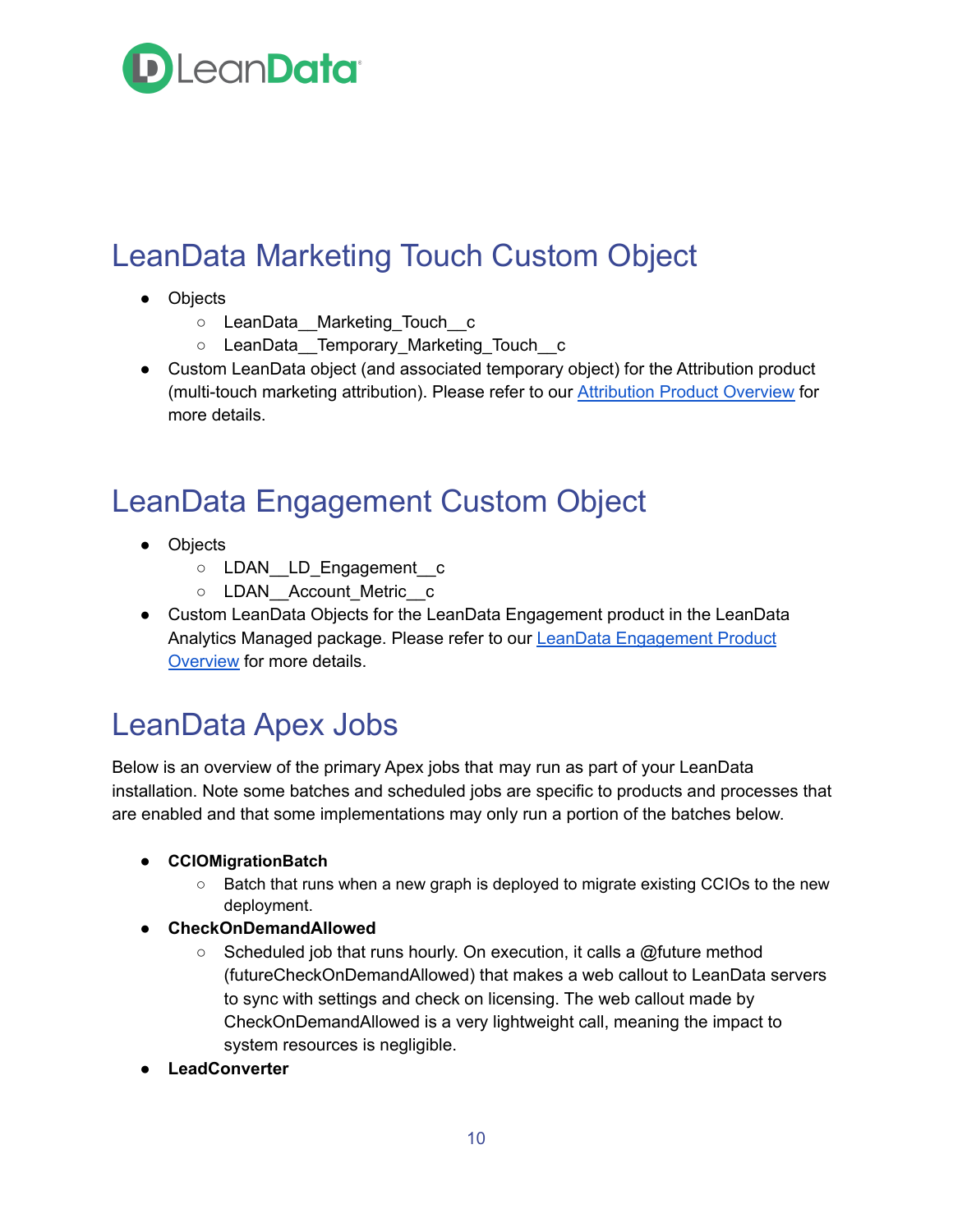

 $\circ$  Job that runs whenever Router requires that a Lead be converted. This job will run after the corresponding LeanDataContinuousBatch and the job will abort after it finishes processing the conversions.

### **● LeanDataContinuousBatch**

 $\circ$  Apex Batch job that queries against the CC Inserted Object  $\circ$  custom objects to find the inserts and updates waiting in queue to be processed for matching and routing. LeanData CC Scheduler is the Scheduled Job that fires off the batch. After LeanDataContinuousBatch finishes executing, a new instance of LeanData CC Scheduler gets scheduled for future processing. This is the loop that performs all of the matching and routing. Batch Apex jobs are limited to five at a time inside of an SFDC org. This limit and the allocation of jobs is controlled by the Salesforce Flex Queue system. At any given time in the system, only one LeanDataContinuousBatch job will be running (when a job slot is allocated by Salesforce), and that is only when we are actively routing Leads. This means that the resource impact on governor limits is minimal. Both of these jobs should always be scheduled by the desired LeanData integration user, so that any routing will show as having been performed by that user.

### ● **PopulateAccountEmailDomainBatch**

○ Batch job that runs on initial installation as well as periodically while LeanData application is actively running. This job is used for search data optimizations and indexing to allow LeanData search to run more effectively within Salesforce (for Accounts).

#### ● **PopulateLeadSearchFieldBatch**

 $\circ$  Batch job that runs on initial installation as well as periodically while LeanData application is actively running. This job is used for search data optimizations and indexing to allow LeanData search to run more effectively within Salesforce (for Leads).

#### **● RemoteLogger**

○ Batch job that runs periodically to send LeanData systems monitoring and logging data. This is used by LeanData in non-blind implementation to ensure application is active and running properly.

#### **● RoutingLogCleanBatch**

○ Batch Job that runs regularly to delete Logs older than 90 days from the current date. The time frame can be adjusted by a LeanData representative.

#### ● **SchedulingMonitor**

○ Because LeanDataContinuousBatch and Scheduler are critical to routing of leads on the system and the loop could be interrupted for a number of reasons like user error, unexpected/uncatchable exceptions, or system updates, it is important to have redundancy to ensure that routing continues. SchedulingMonitor is a scheduled job that runs every hour to make sure that the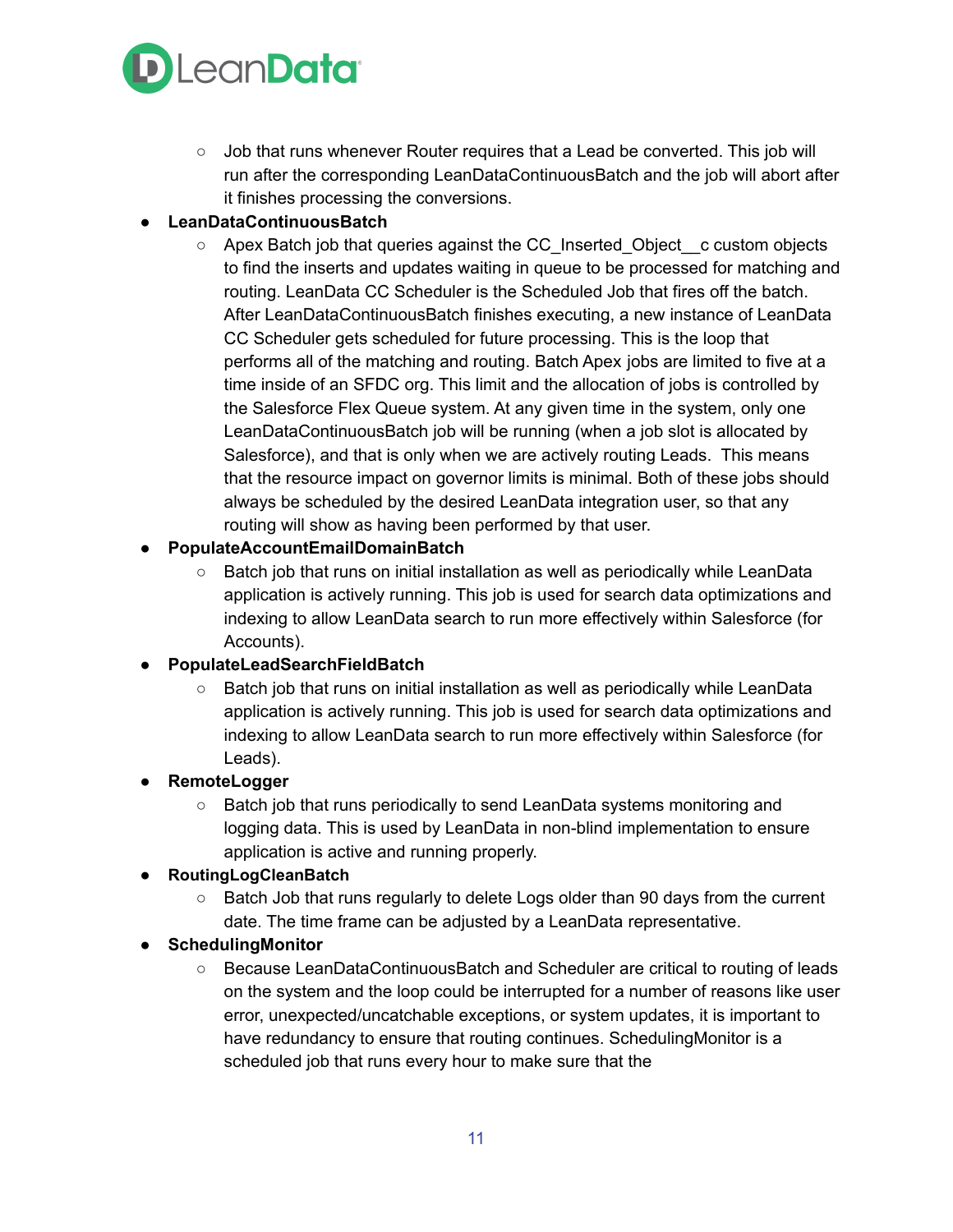

LeanDataContinuousBatch / Scheduler loop is still running. As with LeanDataContinuousBatch, this job should only be run as the LeanData user.

#### ● **UpdateLeadForMappedFieldsBatch**

○ Runs as needed on-demand as a Queueable job if there are account updates that require leads to be run through lead-to-account matching.

#### **Attribution Customers Only**

- **● Reporting\_Scheduler**
	- Schedules the Attribution batches to run, starting with Reporting\_DeleteMarketingTouches
- **● Reporting\_DeleteMarketingZTouches**
	- Clears out outdated Marketing Touch data. This runs before the other Attribution batches outlined below and deletes Marketing Touch c, Temporary\_Marketing\_Touch\_c, Campaign\_Opportunity\_c, & Reporting Setting C as needed.
- **● Reporting\_CreateMarketingTouches**
	- Iterates over relevant Campaign Members as configured by the customer and calculates its relevance with related Opportunities. If a relevant link is found, it creates a Temporary\_Marketing\_Touch\_\_c object with the appropriate fields.
- **● Reporting\_CalculateOpportunityMetrics**
	- Iterates over all relevant Opportunities in the system and calculates Attribution numbers on related Temporary\_Marketing\_Touch\_\_c objects. Also updates the Opportunities with some summary level information.
- **● Reporting\_CalculateCampaignMetrics**
	- Iterates over all relevant Campaigns in the system and calculates Attribution numbers on related Temporary\_Marketing\_Touch\_c objects. Also updates the Campaigns with some summary level information.
- **● Reporting\_CalculateAccountMetrics**
	- Iterates over all relevant Accounts in the system and calculates Marketing Influence metrics & Sales touch information. Updates the Accounts with the calculated information.
- **● Reporting\_SetCurrentMarketingTouches**
	- Copies Temporary\_Marketing\_Touch\_c objects into Marketing\_Touch\_c objects. Also copies into Campaign\_Opportunity\_\_c object in some configurations.

#### **Engagement Customers Only:**

- **● Eng\_ProcessingBatch:**
	- Creates / Deletes Engagements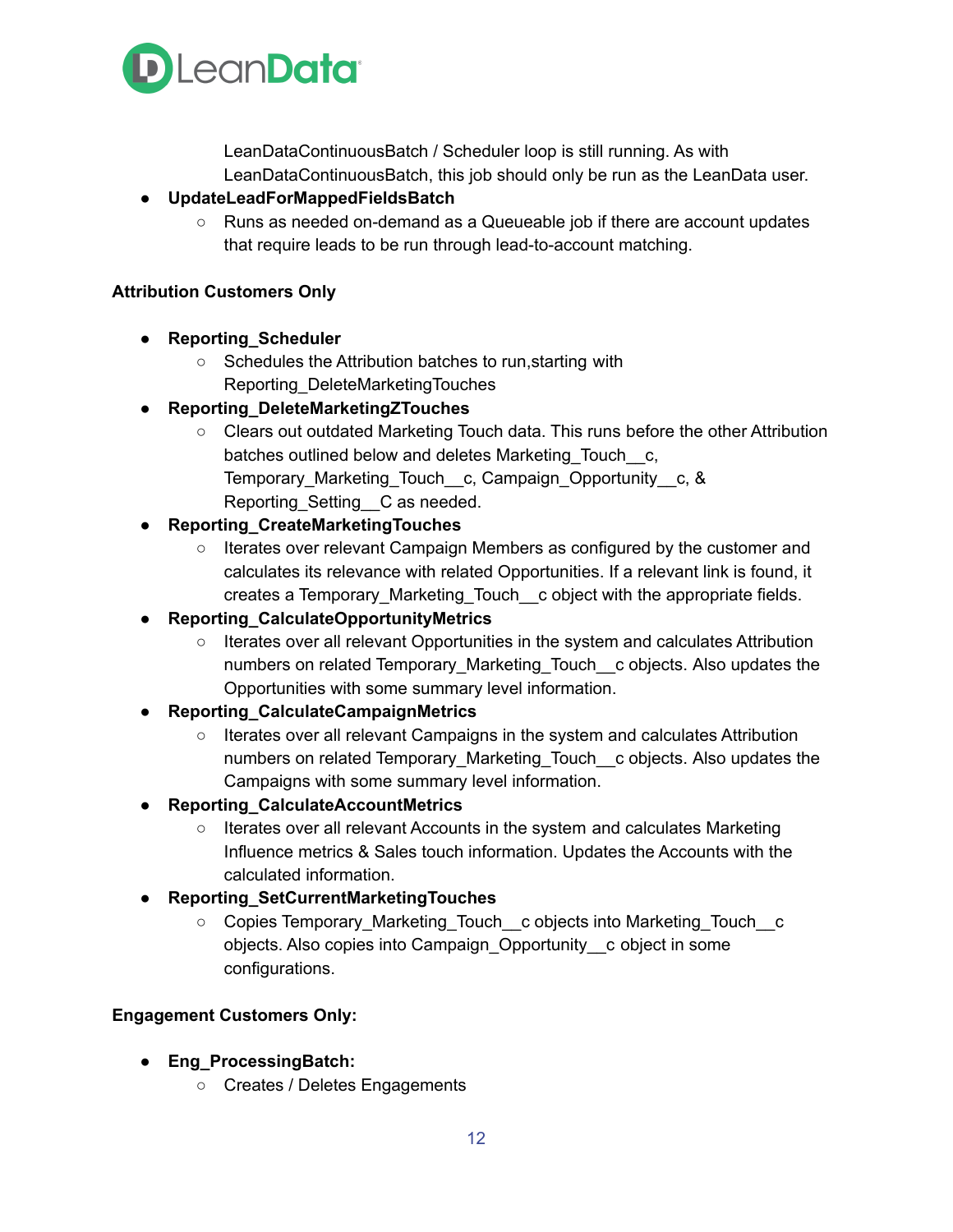

- **● Eng\_MetricsBatch**:
	- **○** Creates / Updates Account Metrics Objects

# <span id="page-12-0"></span>**Triggers**

LeanData has implemented the following Triggers within the managed package (LeanData namespace). These Triggers are critical to ensure the LeanData managed app is running properly.

# <span id="page-12-1"></span>Account Triggers

- ContinuousCleanAccountTrigger (before insert, after insert)
	- Set Search Field
	- Set Routing Action for Accounts created from Lead Routing Conversion
	- Creates LeanData's Token object(LeanData CC\_Inserted\_Object c) for Routing and Tagging when applicable.
- ContinuousCleanAccountUpdateTrigger (before update, after update)
	- Set Search Field and Email Domains
	- Creates LeanData's Token object(LeanData CC\_Inserted\_Object c) for Routing, Tagging, and Update Mapped Lead Fields when applicable.
- AccountDeleteTrigger (before delete)
	- Creates LeanData's Token object(LeanData CC\_Inserted\_Object c) for Tagging.

# <span id="page-12-2"></span>Contact Triggers

- ContinuousCleanContactTrigger (after insert, after delete)
	- Creates LeanData's Token object(LeanData CC\_Inserted\_Object c) for Routing, Populate Account Email Domain Batch, and Buyer Persona when applicable.
- ContinuousCleanContactUpdateTrigger (after update)
	- Creates LeanData's Token object(LeanData CC\_Inserted\_Object c) for Routing, Populate Account Email Domain Batch, and Buyer Persona when applicable.
- ContactBeforeInsertTrigger (before insert)
	- If Contact is created from LeanData Lead Conversion we set Routing Action and map Lead Fields to Contact

# <span id="page-12-3"></span>Lead Triggers

● ContinuousCleanLeadTrigger (after insert)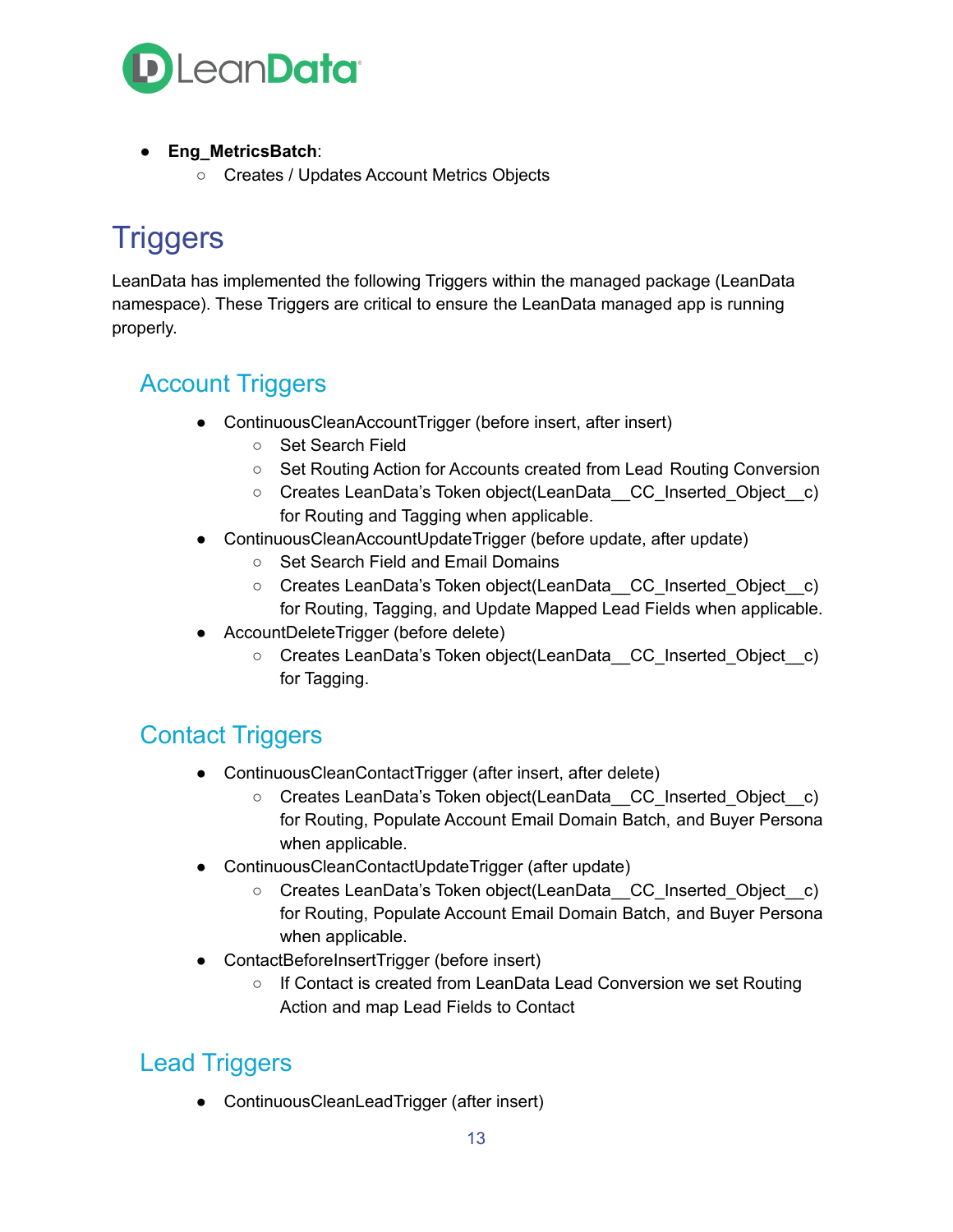

- Creates LeanData's Token object(LeanData CC\_Inserted Object c) for Routing, Tagging, and Buyer Persona when applicable.
- Checks on Live Routing's success if enabled and configured
- BeforeLeadInsert (before insert)
	- Sets Search Field(for Matching)
	- Syncs Reporting Matched Account c's fields to the Lead object if this lookup is manually set on insert
	- Tries Live Routing if enabled and configured
- BeforeLeadUpdate (before update)
	- Updates Search Field if applicable(for Matching)
	- Syncs Reporting\_Matched\_Account\_c's fields to the Lead object if this lookup is manually set on update
	- Creates LeanData's Token object(LeanData CC\_Inserted\_Object c) for Routing, Tagging, and Buyer Persona when applicable.
	- Tries Live Routing if enabled and configured

## <span id="page-13-0"></span>Opportunity Triggers

- ContinuousCleanOpportunityTrigger (after insert)
	- Creates LeanData's Token object(LeanData CC\_Inserted\_Object c) for Routing when applicable.
- ContinuousCleanOpportunityUpdateTrigger (before update)
	- Creates LeanData's Token object(LeanData CC\_Inserted\_Object c) for Routing when applicable.

## <span id="page-13-1"></span>Case Triggers

- ContinuousCleanCaseTrigger (after insert)
	- Creates LeanData's Token object(LeanData CC\_Inserted\_Object c) for Routing when applicable.

## <span id="page-13-2"></span>User Triggers

- addLeanDataPermissionSet (after insert, after update)
	- If LeanData Permission Sets(not SFDC permission sets) are mapped to profiles within the LeanData application, whenever a user is added/removed from a particular Profile we will add/remove the SFDC Permission Set associated with the LeanData Permission Set.